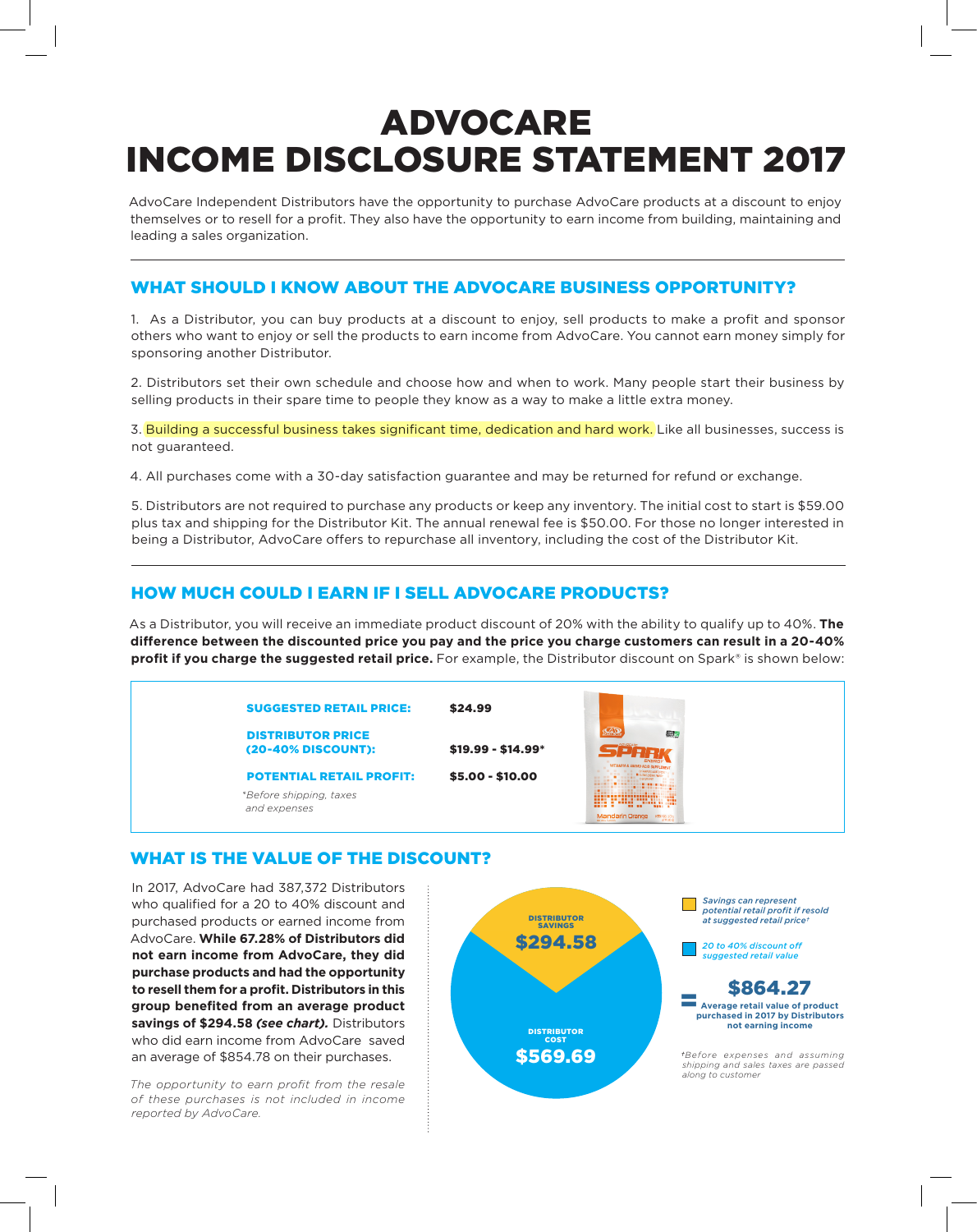### HOW MUCH CAN I EARN FROM ADVOCARE?

Distributors can earn income from AdvoCare based on the purchases and sales of people they sponsor, in addition to any in-person profits earned. The compensation (including Wholesale Commissions, Overrides, Leadership Bonuses, other bonuses, trips and incentives) set forth below reflect the gross amounts paid by AdvoCare to its Distributors for sales to their Registered Retail Customers and Preferred Customers, as well as for the activities of the Distributors' sales organizations. In total, 32.72% of Distributors received compensation from AdvoCare (Paid Distributors). The median annual compensation paid by AdvoCare to Paid Distributors in 2017 was \$125 (\$1,402 average).

| <b>PERCENTILE</b><br><b>OF PAID</b><br><b>DISTRIBUTORS</b> | <b>NUMBER</b><br><b>OF PAID</b><br><b>DISTRIBUTORS</b> | <b>MINIMUM</b><br><b>INCOME</b><br><b>EARNED</b> | <b>AVERAGE</b><br><b>TIME AS</b><br><b>DISTRIBUTORS</b> |
|------------------------------------------------------------|--------------------------------------------------------|--------------------------------------------------|---------------------------------------------------------|
| <b>TOP 50%</b>                                             | 63,368                                                 | \$125                                            | <b>3.6 YEARS</b>                                        |
| <b>TOP 10%</b>                                             | 12,673                                                 | \$944                                            | <b>4.2 YEARS</b>                                        |
| <b>TOP 1%</b>                                              | 1,267                                                  | \$17,826                                         | <b>7.9 YEARS</b>                                        |

| <b>2017 INCOME</b>                                                                                                      | <b>NUMBER OF</b><br><b>DISTRIBUTORS*</b> | <b>PERCENTAGE OF</b><br><b>DISTRIBUTORS</b> |  |  |
|-------------------------------------------------------------------------------------------------------------------------|------------------------------------------|---------------------------------------------|--|--|
| \$0                                                                                                                     | 260,635                                  | 67.28%                                      |  |  |
| $$0.01 - $200$                                                                                                          | 77,707                                   | 20.06%                                      |  |  |
| \$201-\$500                                                                                                             | 26,303                                   | 6.79%                                       |  |  |
| \$501-\$2,000                                                                                                           | 16,153                                   | 4.17%                                       |  |  |
| \$2,001 - \$10,000                                                                                                      | 4,676                                    | 1.21%                                       |  |  |
| \$10,001 - \$20,000                                                                                                     | 735                                      | 0.19%                                       |  |  |
| \$20,001 - \$50,000                                                                                                     | 618                                      | 0.16%                                       |  |  |
| \$50,001 - \$150,000                                                                                                    | 370                                      | 0.10%                                       |  |  |
| \$150,001 - \$300,000                                                                                                   | 105                                      | 0.03%                                       |  |  |
| \$300,001 - \$4M                                                                                                        | 70                                       | 0.02%                                       |  |  |
| *In 2017, AdvoCare had 387,372 Distributors who purchased products at a discount<br>and/or earned income from AdvoCare. |                                          |                                             |  |  |

*These income amounts do not include expenses the Distributor may have incurred, nor any profits earned from in-person retail sales. For more information about how to earn income, review the AdvoCare Policies, Procedures & Compensation Plan.*

### WHAT IF IT DOESN'T WORK FOR ME?

AdvoCare offers to repurchase all inventory from Distributors who choose to resign or otherwise discontinue their Distributorship, including the cost of the Distributor Kit. Contact Customer Service at 1-800-542-4800 and review the AdvoCare Policies, Procedures & Compensation Plan for more information.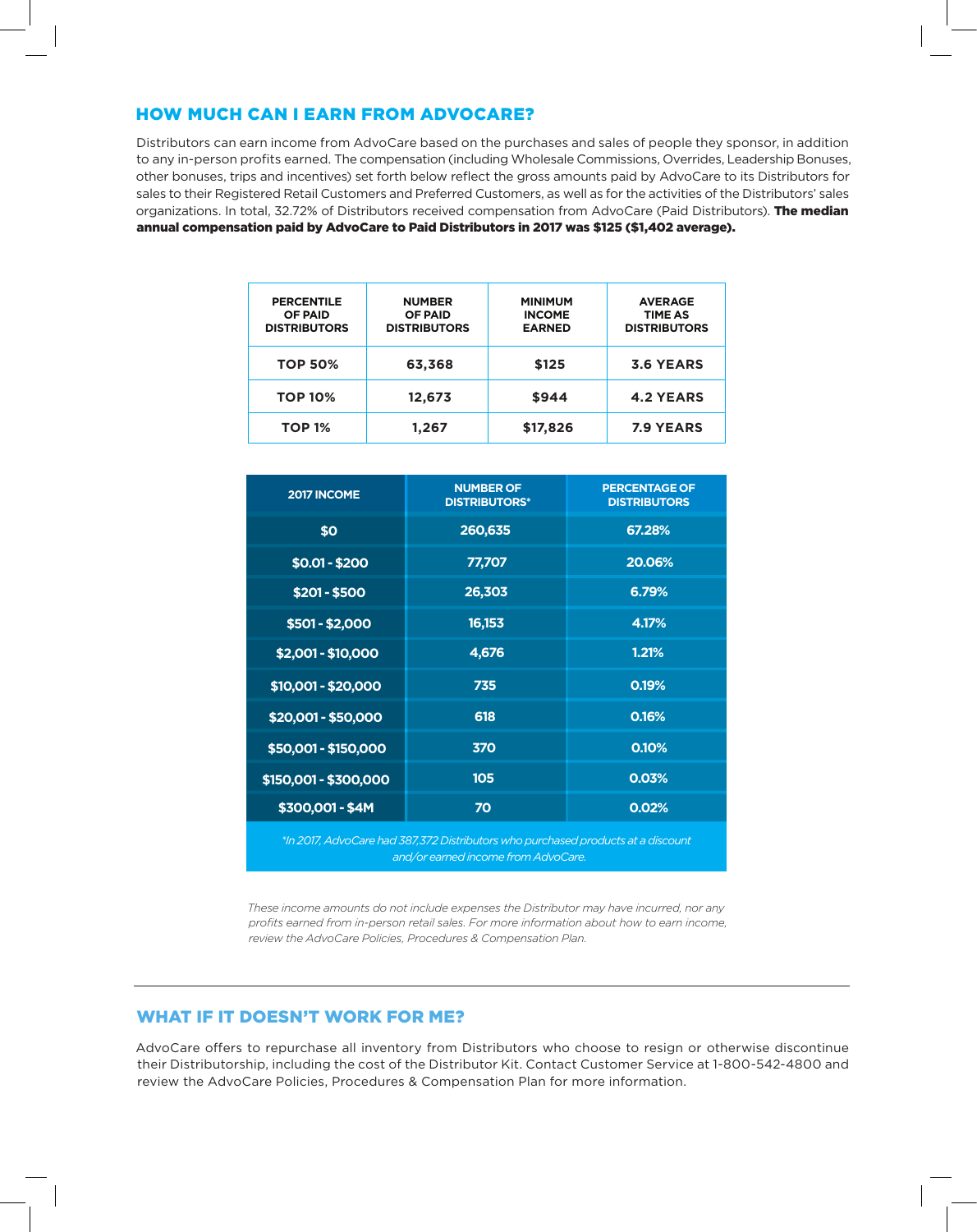# ADVOCARE DECLARACLON DE INGRESOS 2017

Los Distribuidores Independientes de AdvoCare tienen la oportunidad de comprar productos AdvoCare con descuento para su uso o para revenderlos con una ganancia. También tienen la oportunidad de obtener ingresos por construir, mantener y liderar una organización de ventas.

### ¿QUÉ DEBO CONOCER SOBRE LA OPORTUNIDAD DE NEGOCIO DE ADVOCARE?

1. Como Distribuidor, usted puede comprar productos a un precio con descuento, vender para obtener una ganancia, y patrocinar a otros que desean disfrutar o vender los productos y obtener ingresos de AdvoCare. Usted no puede obtener dinero simplemente por reclutar o patrocinar a otro Distribuidor.

2. Los Distribuidores establecen su propio horario y eligen cómo y cuándo trabajar. Muchas personas comienzan su negocio con AdvoCare vendiendo los productos en su tiempo libre a las personas que conocen como una forma de ganar dinero extra.

3. Construir un negocio exitoso toma tiempo, dedicación y trabajo arduo. Al igual que con cualquier negocio, el éxito no esta garantizado.

4. Todas las compras de AdvoCare vienen con una garantía de satisfacción de 30 días y se pueden devolver para obtener un reembolso o intercambio.

5. A los Distribuidores no se les exige que compren productos ni que mantengan ningún inventario. El costo inicial para comenzar es \$59 mas impuesto y gastos de envío para el Kit del Distribución. El costo de la membresía anual es de \$50. AdvoCare ofrece la recompra de todo el inventario, incluyendo el costo del Kit del Distribución para aquellas personas que no estén interesadas en continuar siendo Distribuidores.

## ¿CUÁNTO PODRÍA GANAR SI VENDO LOS PRODUCTOS ADVOCARE?

Como Distribuidor, recibirá un descuento inmediato de 20% sobre los productos con la capacidad de llegar hasta 40%. La diferencia entre el precio con descuento que usted paga y el precio que cobra a los clientes puede resultar en una ganancia de 20 a 40% si cobra el precio al por menor sugerido. Por ejemplo, la ganancia potencial por la venta de Spark® se muestra abajo:

PRECIO AL POR MENOR SUGERIDO: \$24.99 PRECIO DEL DISTRIBUIDOR (20 A 40% DE DESCUENTO): \$19.99 - \$14.99\* GANANCIA POTENCIAL AL POR MENOR: \$5.00 - \$10.00



*\*Antes del envío, impuestos y gastos*

## ¿CUÁL ES EL VALOR DEL DESCUENTO?

En 2017, AdvoCare tuvo 387,372 Distribuidores que calificaron para un 20 a 40% de descuento, y compraron productos u obtuvieron ingresos de AdvoCare. Aunque 67.28% de los Distribuidores no obtuvieron ingresos de AdvoCare, ellos compraron productos y tuvieron la oportunidad de revenderlos con una ganancia. Los Distribuidores de este grupo se beneficiaron de un ahorro promedio en los productos de \$294.58 (Consulte el gráfico). Los Distribuidores que obtuvieron ingresos ahorraron un promedio de \$854.78 en sus compras.

*La oportunidad de obtener ganancias de la reventa de estos productos no se incluye en el ingreso reportado por AdvoCare.*



*Los ahorros pueden representar ganancias potenciales al por menor si se revenden al precio de venta al por menor sugerido†*

> *20 a 40% de descuento sobre el valor al por menor sugerido*



= \$864.27 **Valor promedio al por menor de los productos comprados en 2017 por los Distribuidores que no obtuvieron ingresos** 

*† Antes de gastos y suponiendo que las gastos de envío e impuestos de ventas se transfieren al consumidor*